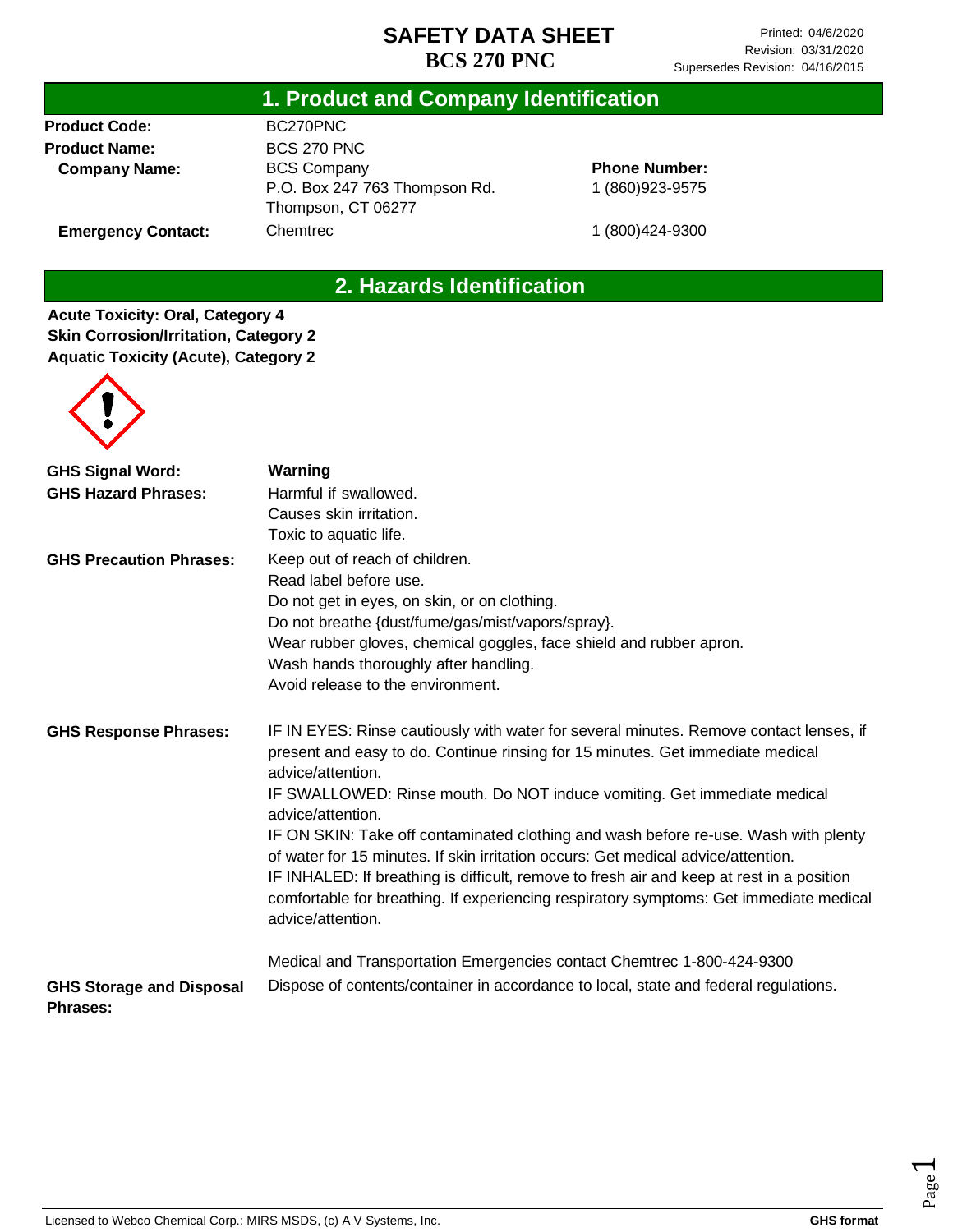**Hazard Rating System:**

| <b>HEALTH</b>       |   |  |
|---------------------|---|--|
| <b>FLAMMABILITY</b> |   |  |
| PHYSICAL            |   |  |
| <b>PPE</b>          | в |  |

**HMIS:**

#### **Potential Health Effects (Acute and Chronic):**

| 3. Composition/Information on Ingredients            |                |                                               |                                                                                                                                                                                                                                                                                                                                                                                                                                                                                                                                                |
|------------------------------------------------------|----------------|-----------------------------------------------|------------------------------------------------------------------------------------------------------------------------------------------------------------------------------------------------------------------------------------------------------------------------------------------------------------------------------------------------------------------------------------------------------------------------------------------------------------------------------------------------------------------------------------------------|
| CAS#                                                 |                | <b>Hazardous Components (Chemical Name)</b>   | Concentration                                                                                                                                                                                                                                                                                                                                                                                                                                                                                                                                  |
| 121-44-8                                             | Triethylamine  |                                               | $1.0 - 10.0 %$                                                                                                                                                                                                                                                                                                                                                                                                                                                                                                                                 |
| 7632-00-0                                            | Sodium nitrite |                                               | < 5.0 %                                                                                                                                                                                                                                                                                                                                                                                                                                                                                                                                        |
| 6834-92-0                                            |                | Silicic acid (H2SiO3), Disodium salt          | 1.0%                                                                                                                                                                                                                                                                                                                                                                                                                                                                                                                                           |
|                                                      |                |                                               | <b>4. First Aid Measures</b>                                                                                                                                                                                                                                                                                                                                                                                                                                                                                                                   |
| <b>Emergency and First Aid</b><br><b>Procedures:</b> |                | No data available.                            |                                                                                                                                                                                                                                                                                                                                                                                                                                                                                                                                                |
| In Case of Inhalation:                               |                | advice/attention.                             | If breathing is difficult, remove to fresh air and keep at rest in a position comfortable for<br>breathing. If experiencing respiratory symptoms: Get immediate medical                                                                                                                                                                                                                                                                                                                                                                        |
| In Case of Skin Contact:                             |                |                                               | Flush thoroughly with fresh, tepid water for 15 minutes. Discard contaminated clothing<br>and footwear or wash before reuse. If skin irritation occurs, get medical advice/attention.                                                                                                                                                                                                                                                                                                                                                          |
| In Case of Eye Contact:                              |                | advice/attention.                             | Immediately flush eyes with large amounts of fresh, tepid water for at least 15 minutes.<br>Hold eyelids open to ensure complete irrigation of eye and lid tissues. Tilt head to the<br>side and irrigate the eye from the bridge of the nose to the outside of the face. Keep<br>run-off from entering the other eye, mouth or ear. Washing eye within the first few<br>seconds is essential to achieve maximum effectiveness. Remove contact lenses, if<br>present and easy to do. Continue rinsing. If eye irritation persists, get medical |
| In Case of Ingestion:                                |                | into the lungs. Get medical advice/attention. | Do not induce vomiting. Rinse mouth with fresh, Tepid water, than immediately drink 4-8<br>oz. or milk or water. Never give anything by mouth to an unconscious person. If<br>vomiting occurs, keep airways open. Keep head lower than hips to prevent aspiration                                                                                                                                                                                                                                                                              |
|                                                      |                |                                               | <b>5. Fire Fighting Measures</b>                                                                                                                                                                                                                                                                                                                                                                                                                                                                                                               |
| Flash Pt:                                            |                | No data.                                      |                                                                                                                                                                                                                                                                                                                                                                                                                                                                                                                                                |
| <b>Explosive Limits:</b>                             |                | LEL: No data.                                 | UEL: No data.                                                                                                                                                                                                                                                                                                                                                                                                                                                                                                                                  |
| <b>Autoignition Pt:</b>                              |                | No data.                                      |                                                                                                                                                                                                                                                                                                                                                                                                                                                                                                                                                |

**Suitable Extinguishing Media:** Dry chemical, CO2, sand, earth, water spray or regular foam.

**Fire Fighting Instructions:** As in any fire, wear a self-contained breathing apparatus in pressure-demand, MSHA/NIOSH (approved or equivalent), and full protective gear. No data available.

**Flammable Properties and Hazards:**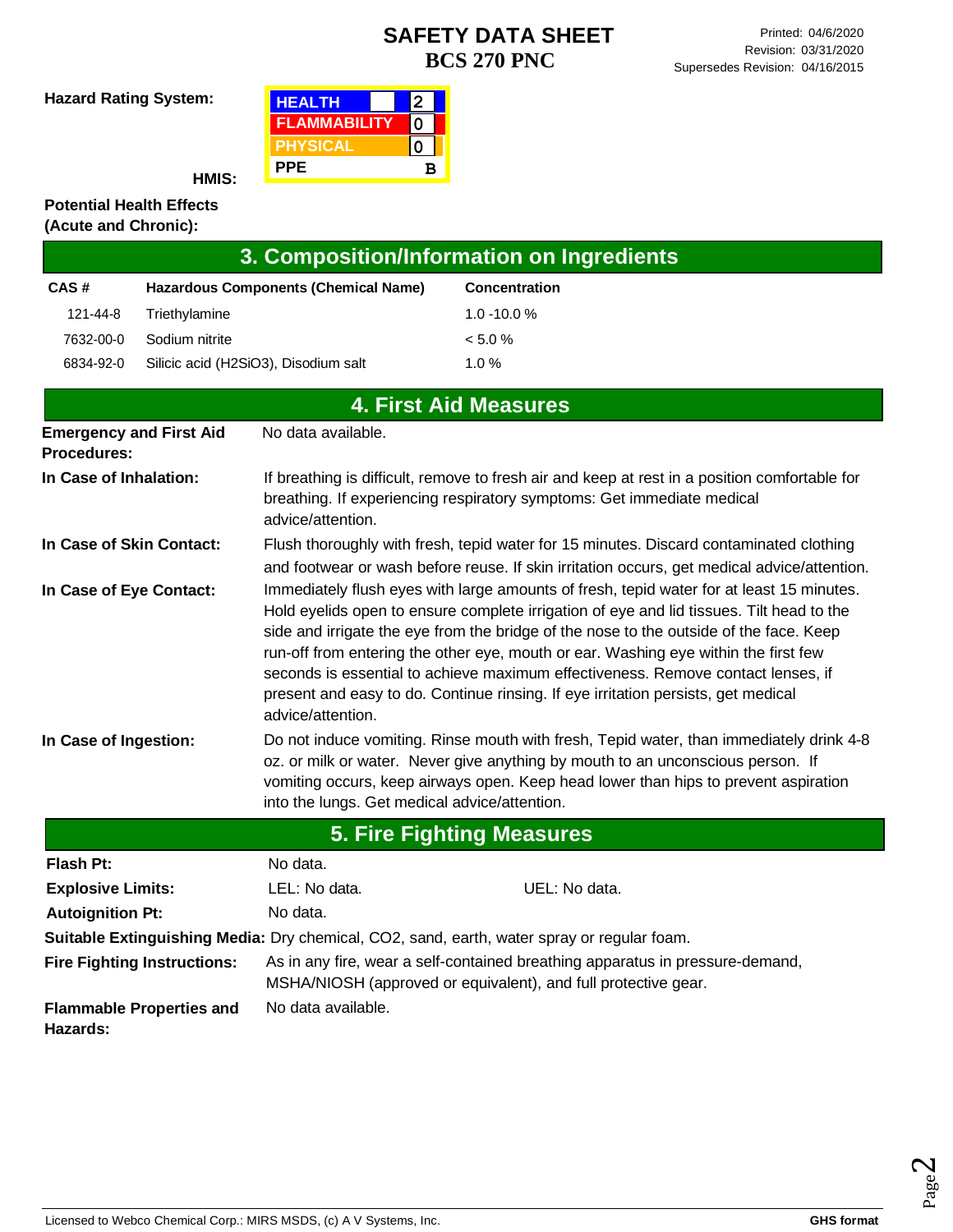# **6. Accidental Release Measures**

**Protective Precautions, Protective Equipment and Emergency Procedures:**

**Storing:**

Rubber or neoprene gloves, Safety glasses, Wear chemical protective clothing.

**Steps To Be Taken In Case Material Is Released Or Spilled:**

Absorb spill with inert material (e.g. dry sand or earth), and dispose of in accordance with applicable regulations.

# **7. Handling and Storage**

**Precautions To Be Taken in** For industrial or institutional use only. **Handling: Precautions To Be Taken in**  Keep from freezing.

| 8. Exposure Controls/Personal Protection        |                              |                                      |                 |                                                                                 |                     |  |
|-------------------------------------------------|------------------------------|--------------------------------------|-----------------|---------------------------------------------------------------------------------|---------------------|--|
| CAS#                                            | <b>Partial Chemical Name</b> |                                      | <b>OSHA TWA</b> | <b>ACGIH TWA</b>                                                                | <b>Other Limits</b> |  |
| 121-44-8                                        | Triethylamine                |                                      | PEL: 25 ppm     | TLV: 1 ppm<br>STEL: 3 ppm                                                       | No data.            |  |
| 7632-00-0                                       | Sodium nitrite               |                                      | No data.        | No data.                                                                        | No data.            |  |
| 6834-92-0                                       |                              | Silicic acid (H2SiO3), Disodium salt | No data.        | No data.                                                                        | No data.            |  |
| <b>Respiratory Equipment</b><br>(Specify Type): |                              |                                      |                 | A respirator is not needed under normal and intended conditions of product use. |                     |  |
| <b>Eye Protection:</b>                          |                              | Safety glasses                       |                 |                                                                                 |                     |  |

| <b>Protective Gloves:</b>         | Rubber or neoprene gloves          |
|-----------------------------------|------------------------------------|
| <b>Other Protective Clothing:</b> | Wear chemical protective clothing. |
| <b>Engineering Controls</b>       | No data available.                 |
| (Ventilation etc.):               |                                    |

| <b>9. Physical and Chemical Properties</b> |                         |               |  |  |
|--------------------------------------------|-------------------------|---------------|--|--|
| <b>Physical States:</b>                    | [X] Liquid<br>1 Gas     | [ ] Solid     |  |  |
| <b>Appearance and Odor:</b>                | Appearance: Blue Liquid |               |  |  |
|                                            | Odor: No apparent odor. |               |  |  |
| <b>Melting Point:</b>                      | No data.                |               |  |  |
| <b>Boiling Point:</b>                      | No data.                |               |  |  |
| <b>Autoignition Pt:</b>                    | No data.                |               |  |  |
| Flash Pt:                                  | No data.                |               |  |  |
| <b>Explosive Limits:</b>                   | LEL: No data.           | UEL: No data. |  |  |
| Specific Gravity (Water = 1): No data.     |                         |               |  |  |
| Vapor Pressure (vs. Air or<br>$mm Hg$ :    | No data.                |               |  |  |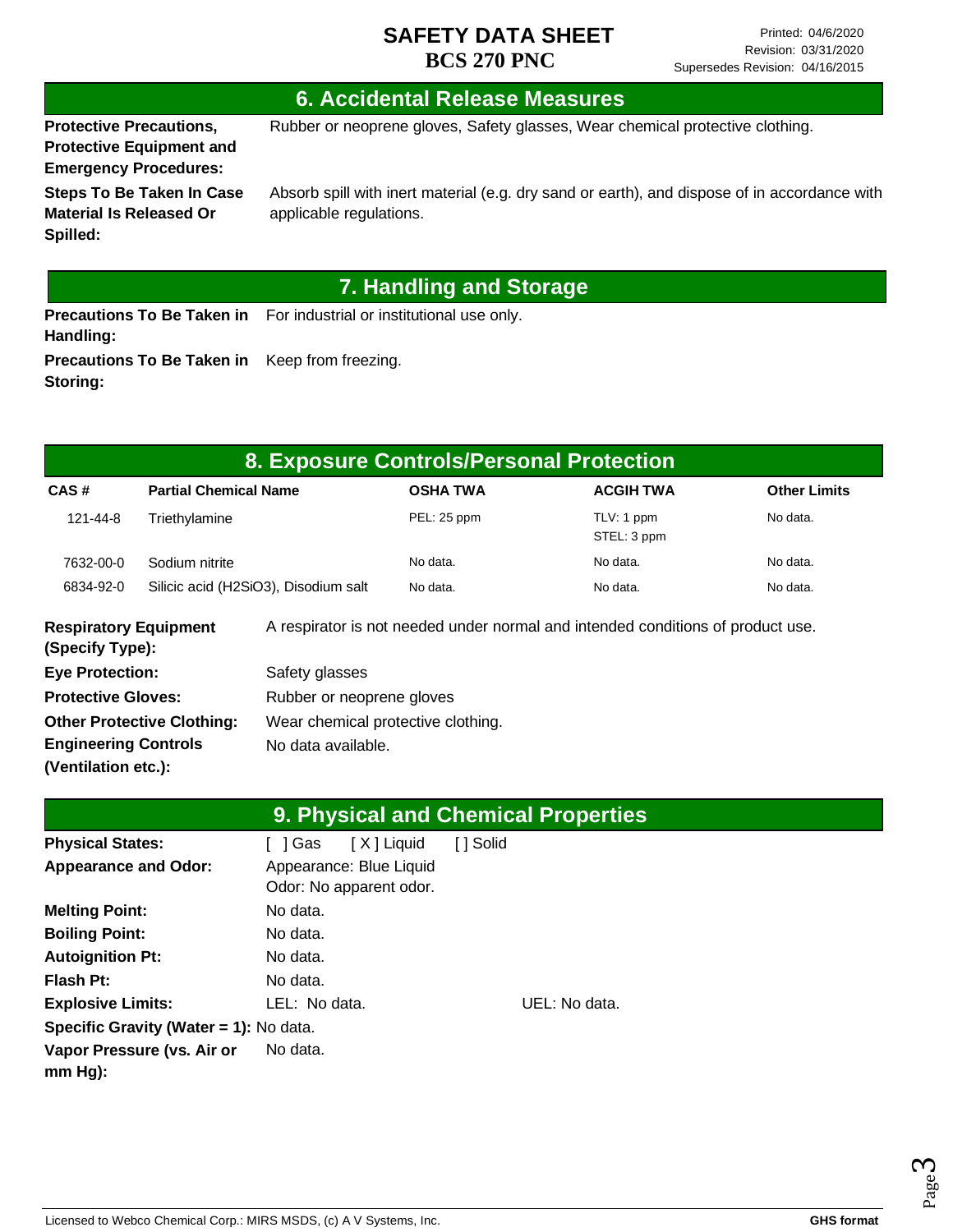| No data. |
|----------|
| 100      |
| No data. |
| No data. |
|          |

| <b>10. Stability and Reactivity</b>                                 |                                                                                                                                                                                            |  |  |
|---------------------------------------------------------------------|--------------------------------------------------------------------------------------------------------------------------------------------------------------------------------------------|--|--|
| Stability:                                                          | Unstable [ ]<br>Stable $[X]$                                                                                                                                                               |  |  |
| <b>Conditions To Avoid -</b><br>Instability:                        | Avoid handling conditions which may allow for leaks and spills of this material. Do not<br>permit personnel to handle this product without proper training and/or protective<br>equipment. |  |  |
| Avoid:                                                              | <b>Incompatibility - Materials To</b> Avoid contact with acidic and ammonia products, amines, and powdered metals.                                                                         |  |  |
| Hazardous Decomposition Or No data available.<br><b>Byproducts:</b> |                                                                                                                                                                                            |  |  |
| <b>Possibility of Hazardous</b><br><b>Reactions:</b>                | Will occur [ ]<br>Will not occur $[X]$                                                                                                                                                     |  |  |
| <b>Conditions To Avoid -</b><br><b>Hazardous Reactions:</b>         | No data available.                                                                                                                                                                         |  |  |

| 11. Toxicological Information     |                                           |                                             |                           |  |
|-----------------------------------|-------------------------------------------|---------------------------------------------|---------------------------|--|
| <b>Toxicological Information:</b> | Inhalation, Eye contact, Skin contact     |                                             |                           |  |
| <b>Irritation or Corrosion:</b>   | Eyes:                                     | Causes serious eye irritation.              |                           |  |
|                                   | Skin:                                     | May cause skin irritation.                  |                           |  |
|                                   | Ingestion:                                | No known effects.                           |                           |  |
|                                   | Inhalation:                               | May cause nose, throat, and lung irritation |                           |  |
| <b>Symptoms related to</b>        | Eyes:                                     | Redness, pain, irritation.                  |                           |  |
| Toxicological                     | Skin:                                     | Redness, pain, irritation.                  |                           |  |
| <b>Characteristics:</b>           | Ingestion: No symptoms known or expected. |                                             |                           |  |
|                                   |                                           | Inhalation: Respiratory irritation, cough   |                           |  |
| <b>Carcinogenicity:</b>           | NTP? No                                   | IARC Monographs? No                         | <b>OSHA Regulated? No</b> |  |

| <b>12. Ecological Information</b>         |                          |  |  |
|-------------------------------------------|--------------------------|--|--|
| <b>General Ecological</b><br>Information: | Harmful to aquatic life. |  |  |

|                                                  | <b>13. Disposal Considerations</b>                                                   |  |  |
|--------------------------------------------------|--------------------------------------------------------------------------------------|--|--|
| <b>Waste Disposal Method:</b>                    | Dispose of contents/container in accordance to local, state and federal regulations. |  |  |
| <b>14. Transport Information</b>                 |                                                                                      |  |  |
| <b>LAND TRANSPORT (US DOT):</b>                  |                                                                                      |  |  |
| <b>DOT Hazard Class:</b><br><b>UN/NA Number:</b> | DOT Proper Shipping Name: Compound Cleaner, Not Regulated.                           |  |  |

#### **AIR TRANSPORT (ICAO/IATA):**

Licensed to Webco Chemical Corp.: MIRS MSDS, (c) A V Systems, Inc. **GHS** format **GHS** format **ICAO/IATA Shipping Name:** Not Regulated